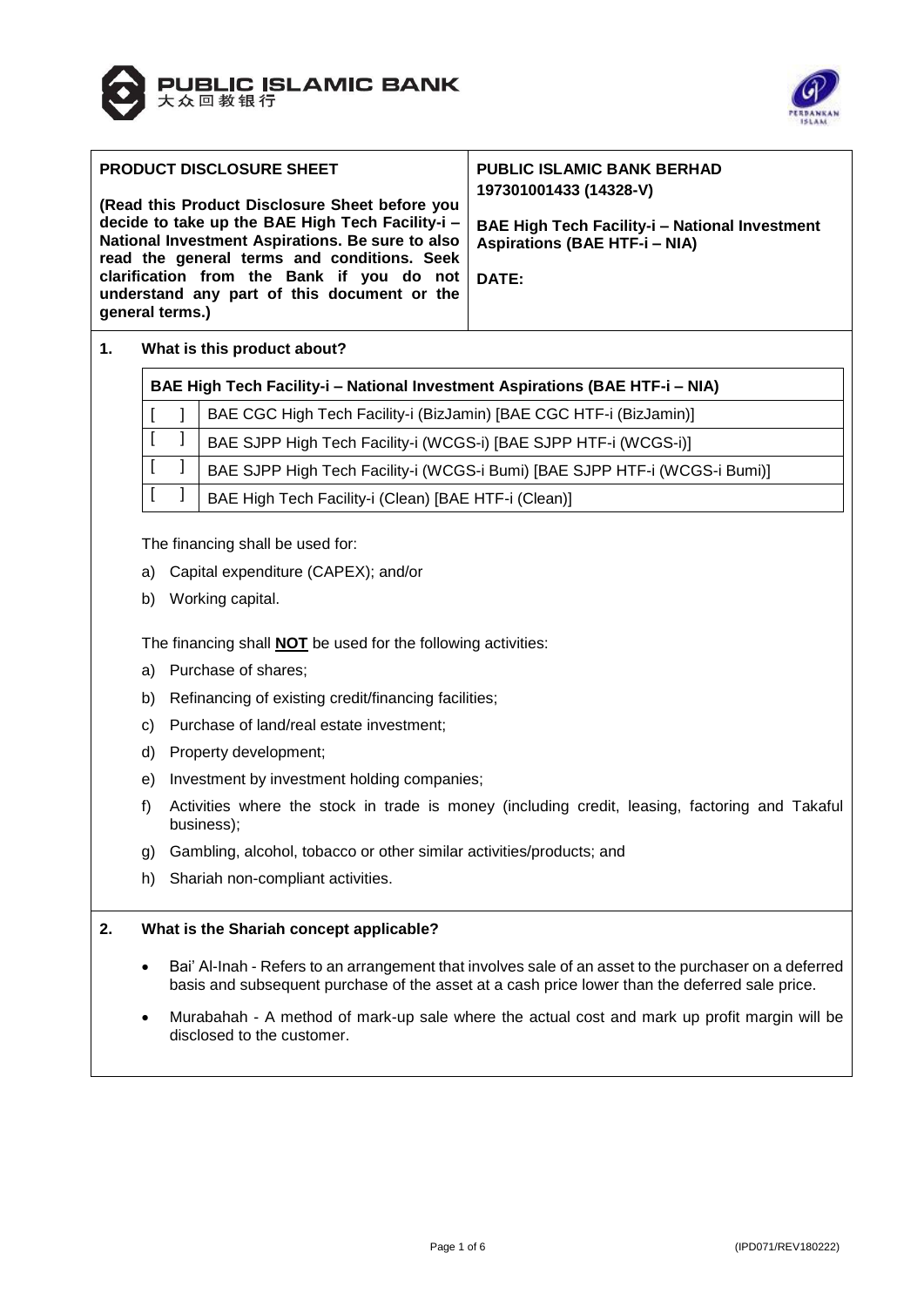



| What do I get from this product?                                                                                         |  |           |           |                |    |
|--------------------------------------------------------------------------------------------------------------------------|--|-----------|-----------|----------------|----|
| (a) BAE CGC HTF-i (BizJamin)<br>(b) BAE SJPP HTF-i (WCGS-i)<br>(c) BAE SJPP HTF-i (WCGS-i Bumi)<br>(d) BAE HTF-i (Clean) |  |           |           |                |    |
| Financing Amount/Bank's Purchase Price                                                                                   |  | $:$ RM    |           |                |    |
| Margin of Financing (M/F %)                                                                                              |  |           | $\%$      |                |    |
| <b>Takaful</b>                                                                                                           |  | : RM      |           |                |    |
| Tenure (Years)                                                                                                           |  |           |           |                |    |
| <b>Profit Rate</b>                                                                                                       |  |           |           |                |    |
| Bank's Sale Price                                                                                                        |  | RM        |           |                |    |
| <b>Profit Rate</b>                                                                                                       |  |           | %         |                |    |
| What are my obligations?                                                                                                 |  |           |           |                |    |
| Rate                                                                                                                     |  |           |           | (Profit Rate = | %) |
| Monthly instalment                                                                                                       |  |           | <b>RM</b> |                |    |
| Total profit cost at the end of __________ years                                                                         |  | <b>RM</b> |           |                |    |
| Total payment amount at the end of _________ years                                                                       |  |           | <b>RM</b> |                |    |

# **5. What are the fees and charges I have to pay?**

- 5.1 Stamp Duty (if applicable)
	- As per the Stamp Act 1949 (Revised 1989).

#### 5.2 Guarantee Fee (where applicable)

- Credit Guarantee Corporation Malaysia (CGC) 1.50% p.a. of guarantee cover.
- Syarikat Jaminan Pembiayaan Perniagaan (SJPP) 0.75% p.a./1.00% p.a. of guarantee cover.

For full list of fees and charges, please visit our website at [www.publicislamicbank.com.my](http://www.publicislamicbank.com.my/)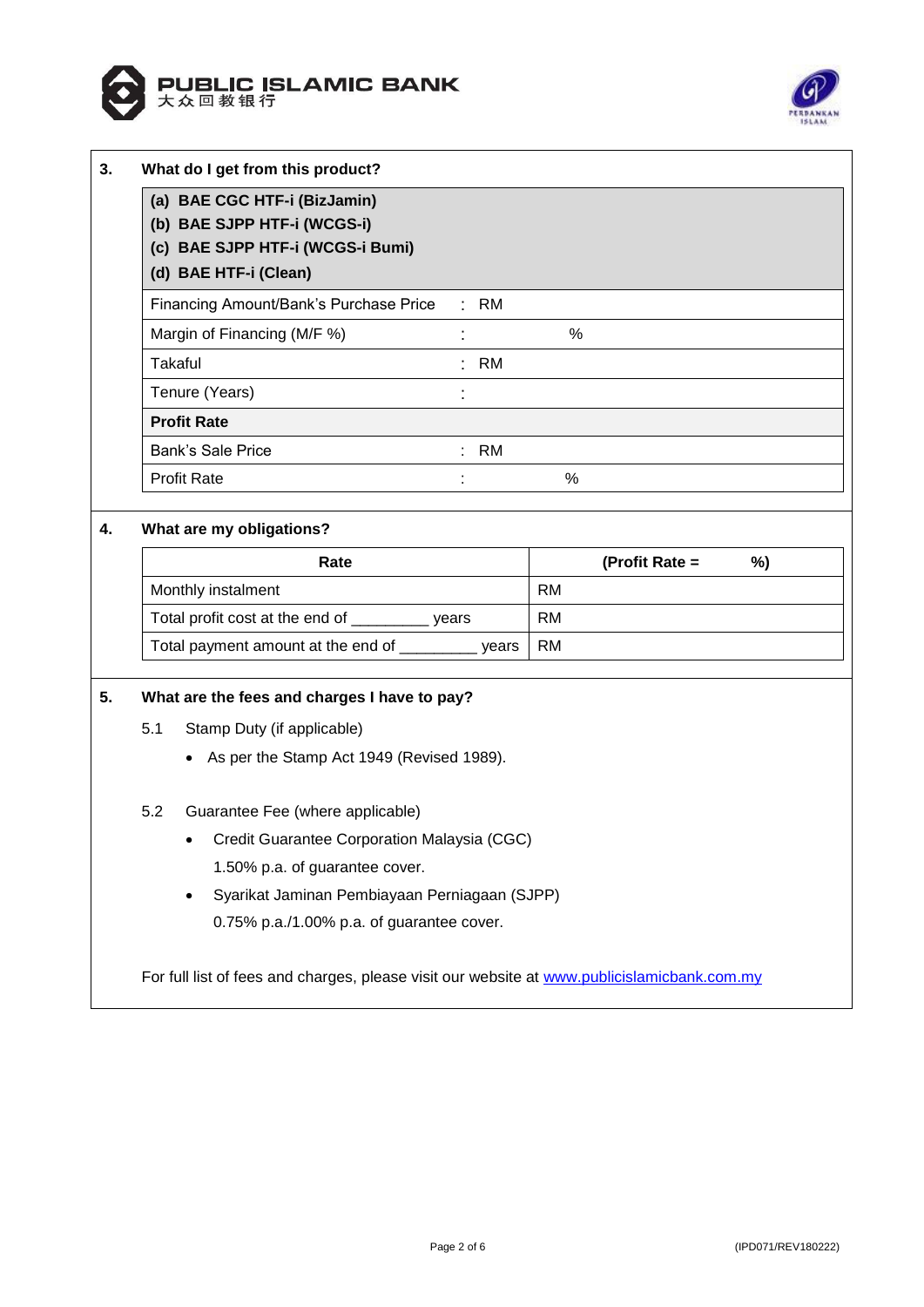



# **6. What if I fail to fulfil my obligations?**

- 6.1 Unless otherwise stipulated under the respective type of facility, in the event of default the Bank reserves the right to impose the following:
	- a) For failure to pay any instalments of the facility(ies) from date of the first disbursement until the date of the maturity of the facility(ies), the *ta'widh* (compensation) rate that shall be applied is one per cent (1%) per annum on any overdue amount, or any such rate as approved by Bank Negara Malaysia.

Formula for *ta'widh* on overdue instalment(s) is as follows:

Overdue Instalment(s) X *Ta'widh* Rate X No. of Overdue Day(s)

а в село во представања на село во 1965 године на 1965 године на 1965 године и 1965 године и 1965 године и 196

b) Please take note that if your account remains in arrears and upon recall of the facility or brought to court for judgement before maturity date, late payment charge of 1% p.a. on the remaining outstanding balance will be imposed.

Outstanding Balance X 1% p.a. X No. of Overdue Day(s) <u>365 - 1990 - 1990 - 1990 - 1990 - 1990 - 1990 - 1990 - 1990 - 1990 - 1990 - 1990 - 1990 - 1990 - 1990 - 1990 </u>

c) For failure to pay any instalments and which failure continues beyond the maturity date of the facility(ies), the compensation rate that shall be applied is the Bank's Average Financing Rate\* (AFR) on the outstanding balance or any such rate as approved by Bank Negara Malaysia.

The formula for late payment charge after maturity is as follows:

Outstanding Balance X AFR X No. of Overdue Day(s)

<u>365 - Johann Barnett, amerikansk politik (</u>

- Also known as "Combined Rate" which consist of two (2) elements namely *ta'widh* and *gharamah*. *Ta'widh* refers to the amount that may be compensated to the Bank based on actual loss incurred due to default while *gharamah* refers to the penalty charged on the defaulters over and above the *ta'widh*.
- d) The Bank shall not compound the compensation payable to the principal amount/financing amount.
- 6.2 The Bank has the right at any time without notice to you to debit your Current/Savings Account with us towards payment of the monthly payment of the financing and any other charges and/or fees incurred in the granting of the financing including Takaful contribution, quit rent, assessment, cost of an updated/revised valuation reports, fees for searches, legal fees for preparation and perfection of security documents by Bank's solicitors, legal costs incurred in relation to enforcement of security/ recovery cost and any other cost or expenses incidental thereto.
- 6.3 The financing tenure shall be up to seven (7) years or such other term as determined by Bank Negara Malaysia.
- 6.4 If the financing tenure extends into retirement, you are to advise us on your plans to service the monthly payment after your retirement.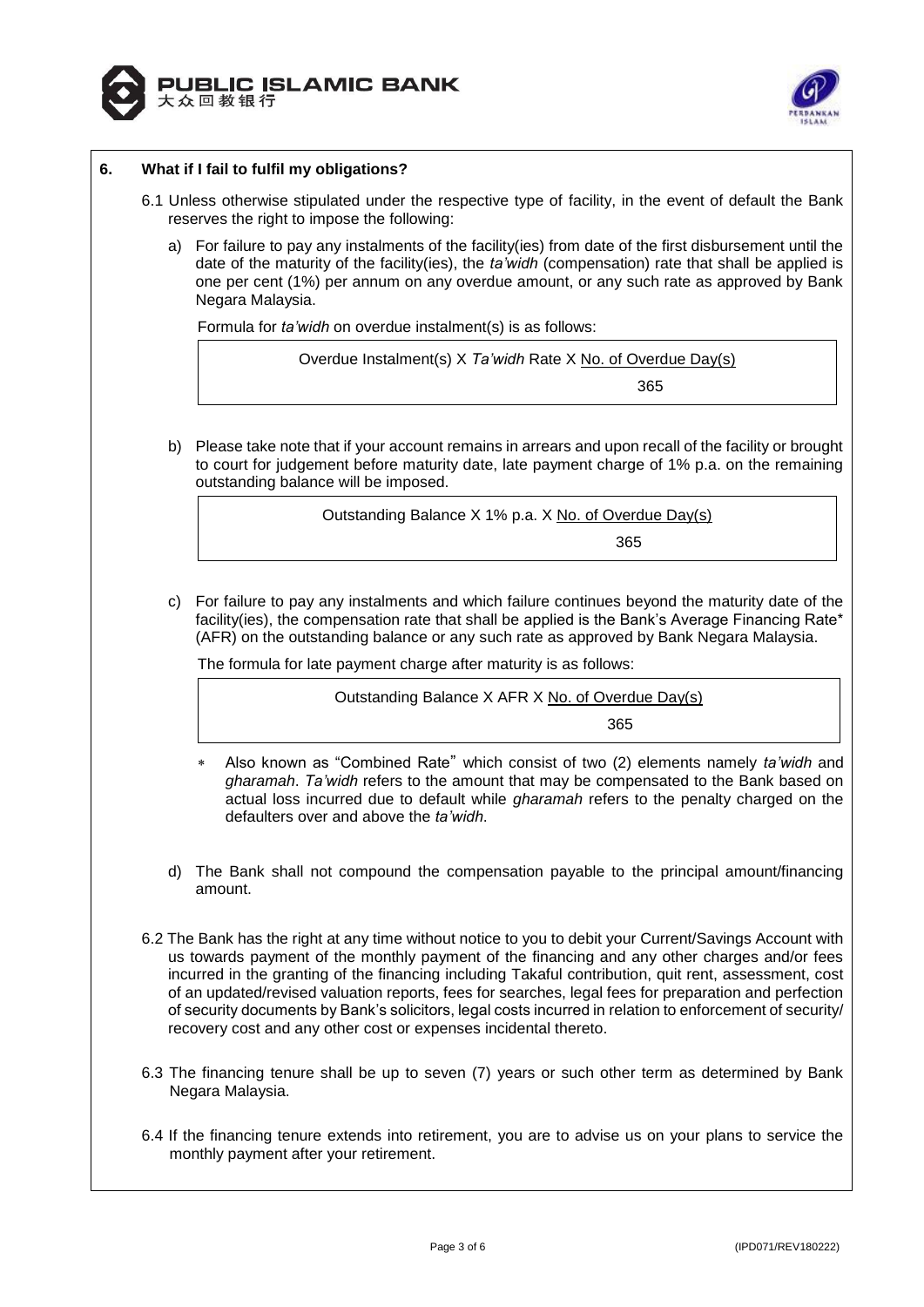



#### **6. What if I fail to fulfil my obligations?, cont.**

- 6.5 You are to furnish us all relevant information regarding financing taken from all financial institutions, cooperatives, building societies, credit companies and merchants that provide credit sales, etc. and to fully and accurately disclose material information that has a bearing on our financing decision. Failure by you to disclose essential and correct information in the financing application as well as the consequences of providing incomplete or incorrect information may lead to a higher financing rate or rejection of your financing application.
- 6.6 Legal action will be taken if you fail to respond to reminder notices.
- 6.7 Legal action against you may affect your credit rating leading to financing being more difficult or expensive to you.
- 6.8 Under specific circumstances where the customer is not contactable, the Bank's obligation is considered to be fulfilled if such notice has been sent to the last known address of the customer at least seven (7) calendar days in advance.

# **Other terms and conditions**

- 1. You may select to use Bank's panel lawyers/Takaful operators/valuers.
- 2. On case to case basis depending on your credit assessment by the Bank, you may be required to provide a guarantor.

#### **7. What if I fully settle the financing before its maturity?**

- The Bank will offer rebate (ibra') on the remaining unearned profit.
- Rebate (Ibra') refers to an act by a person relinquishing his rights to collect payment due from another person. The bank may grant rebate (ibra') to customers of a sale based financing who settled their facility prior to the agreed settlement period as stipulated in the agreement.
- Calculation Example:

| a) Rebate (Ibra')    | = Deferred profit - Early settlement charges                     |
|----------------------|------------------------------------------------------------------|
| Example              | $=$ RM98,167.98 - RM0.00                                         |
|                      | $=$ RM98,167.98                                                  |
| b) Settlement amount | $=$ Outstanding selling price + Instalments due - Rebate (Ibra') |
| Example              | $=$ RM267,766.53 + RM2,028.53 - RM98,167.98                      |

- = RM171,627.08
- No Early Settlement Fee will be charged.

#### **8. Do I need any Takaful coverage?**

| Mortgage Reducing Term Takaful (MRTT)                | $\mathbf{1}$ | Yes    | II No                               |  |
|------------------------------------------------------|--------------|--------|-------------------------------------|--|
| Business Financing Reducing Term Takaful (BFTTR) [ ] |              | Yes    | $\begin{array}{ccc} \end{array}$ No |  |
| Fire/House Holder/House Owner Takaful                |              | II Yes | II No                               |  |

Note: The customer can refer to the Branch on the list of panel Takaful operators. The Bank may provide quotations for any compulsory Takaful offered by the Bank's panel of Takaful operators but the customer is free to use the service of non-panel Takaful operators. However, only the amount from Takaful providers approved by the Bank may be financed.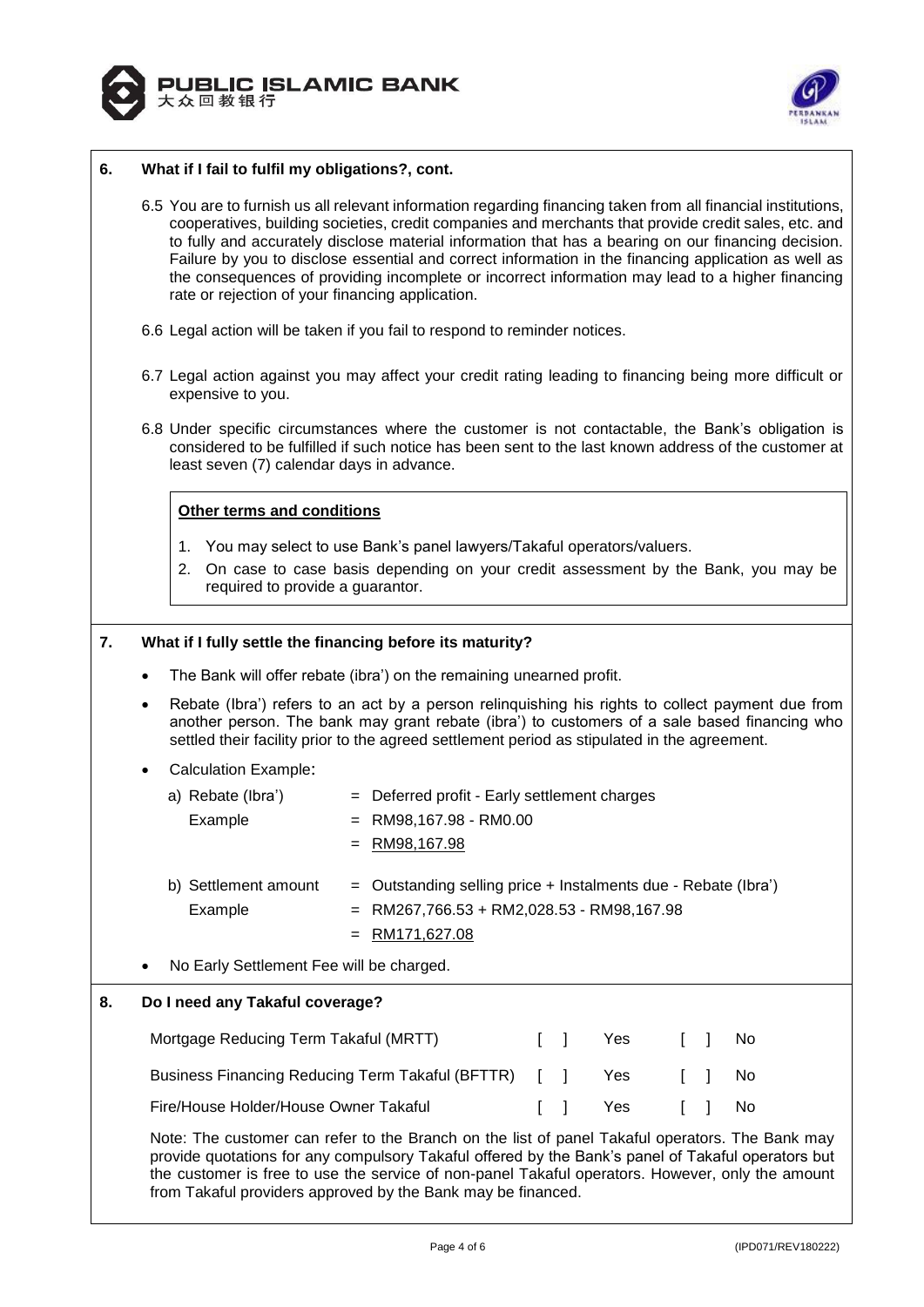



#### **9. What are the major risks?**

• In the event that the Government of Malaysia vary or amend any terms and conditions including the amount of guarantee, the Bank reserves the right to cancel the facilities or restructure the facilities subject to the new terms and conditions.

#### **10. What do I need to do if there are changes to my contact details?**

• It is important that you inform us (written notice to be sent to the account holding branch) of any change in your contact details to ensure that all correspondences reach you in a timely manner.

| 11. |                                                                                                                                                  | Where can I get assistance and redress?                                                                                                                                                                                                                                                                                                                                           |  |  |  |  |  |  |
|-----|--------------------------------------------------------------------------------------------------------------------------------------------------|-----------------------------------------------------------------------------------------------------------------------------------------------------------------------------------------------------------------------------------------------------------------------------------------------------------------------------------------------------------------------------------|--|--|--|--|--|--|
|     | $\bullet$<br>payment alternatives.                                                                                                               | If you have difficulties in making payments, you should contact us earliest possible to discuss                                                                                                                                                                                                                                                                                   |  |  |  |  |  |  |
|     |                                                                                                                                                  | If you wish to complain on the products or services provided by us, you may contact us at:                                                                                                                                                                                                                                                                                        |  |  |  |  |  |  |
|     | 146 Jalan Ampang<br>50450 Kuala Lumpur<br><b>Telephone</b><br>Fax<br>E-mail<br>Website                                                           | <b>Public Islamic Bank Berhad</b><br>25th Floor, Menara Public Bank<br>1-800-22-5555<br>03-2162 2224<br>islamicbkg@publicislamicbank.com.my<br>https://www.publicislamicbank.com.my                                                                                                                                                                                               |  |  |  |  |  |  |
|     | $\bullet$<br>at:<br>1001, Jalan Sultan Ismail<br>50250 Kuala Lumpur<br><b>Telephone : :</b><br>E-mail                                            | Alternatively, you may seek the services of Agensi Kaunseling dan Pengurusan Kredit (AKPK), an<br>agency established by Bank Negara Malaysia to provide free services on money management,<br>credit counselling, financial education and debt restructuring for individuals. You can contact AKPK<br><b>Tingkat 8, Maju Junction Mall</b><br>03-2616 7766<br>enquiry@akpk.org.my |  |  |  |  |  |  |
|     | $\bullet$<br>Malaysia TELELINK at:                                                                                                               | If your query or complaint is not satisfactorily resolved by us, you may contact Bank Negara                                                                                                                                                                                                                                                                                      |  |  |  |  |  |  |
|     | <b>Bank Negara Malaysia</b><br>P.O. Box 10922<br>50929 Kuala Lumpur<br><b>Telephone</b><br>Overseas<br><b>Operating Hours</b><br><b>Web Form</b> | <b>Customer Contact Centre (BNMTELELINK)</b><br>1-300-88-5465 (1-300-88-LINK)<br>603-2174 1717<br>9:00 a.m. - 5:00 p.m. (Monday - Friday except public holiday)<br>telelink.bnm.gov.my                                                                                                                                                                                            |  |  |  |  |  |  |
| 12. |                                                                                                                                                  | Where can I get further information?                                                                                                                                                                                                                                                                                                                                              |  |  |  |  |  |  |
|     | www.bankinginfo.com.my.                                                                                                                          | Should you require additional information, please refer to the bankinginfo website at                                                                                                                                                                                                                                                                                             |  |  |  |  |  |  |